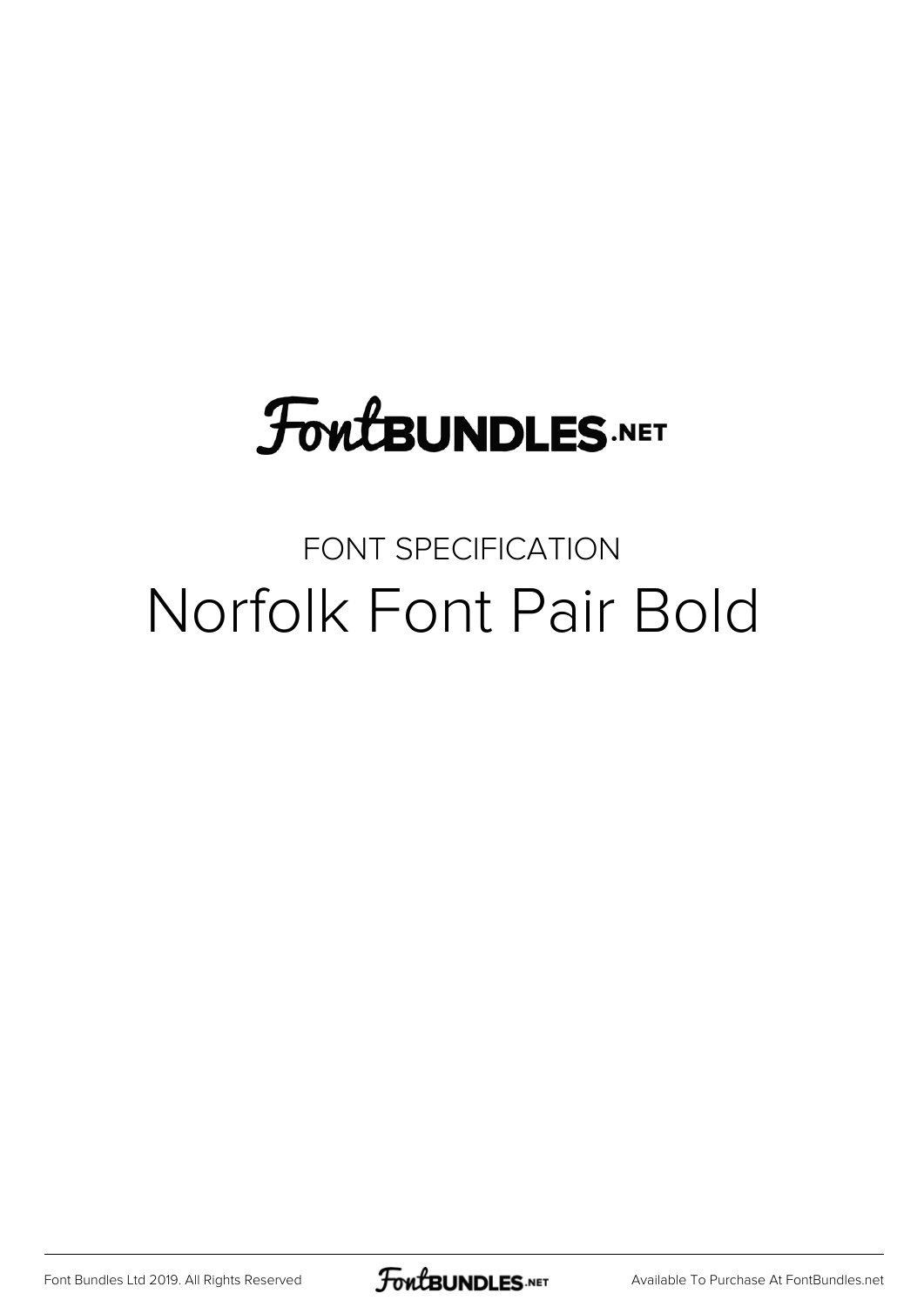#### Norfolk Narrow - Regular

**Uppercase Characters** 

# ABCDEFGHIJKLMNOPQRSTUVWXYZ

Lowercase Characters

# abcdefghijkImnopgrstuvwxyz

**Numbers** 

# 0123456789

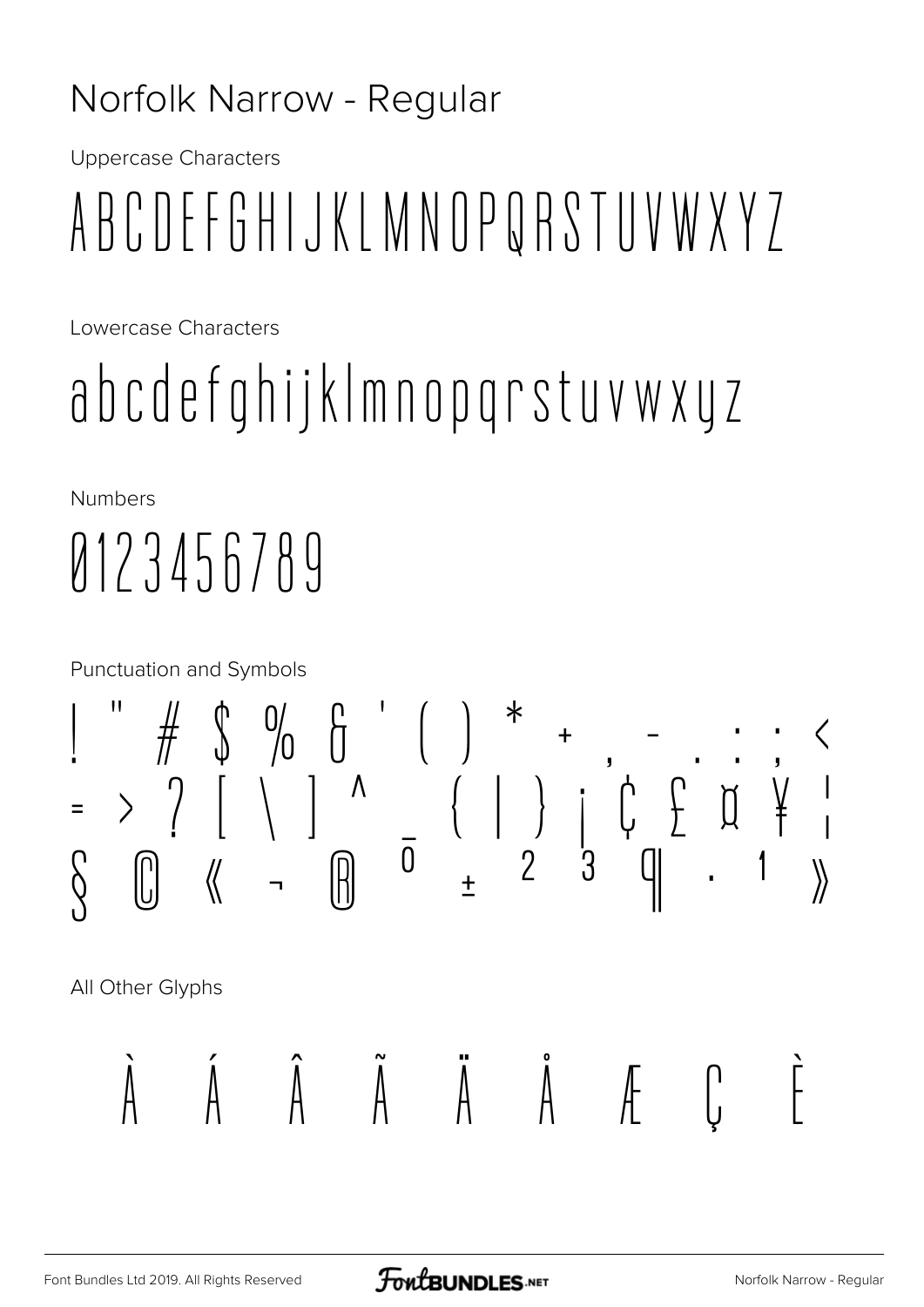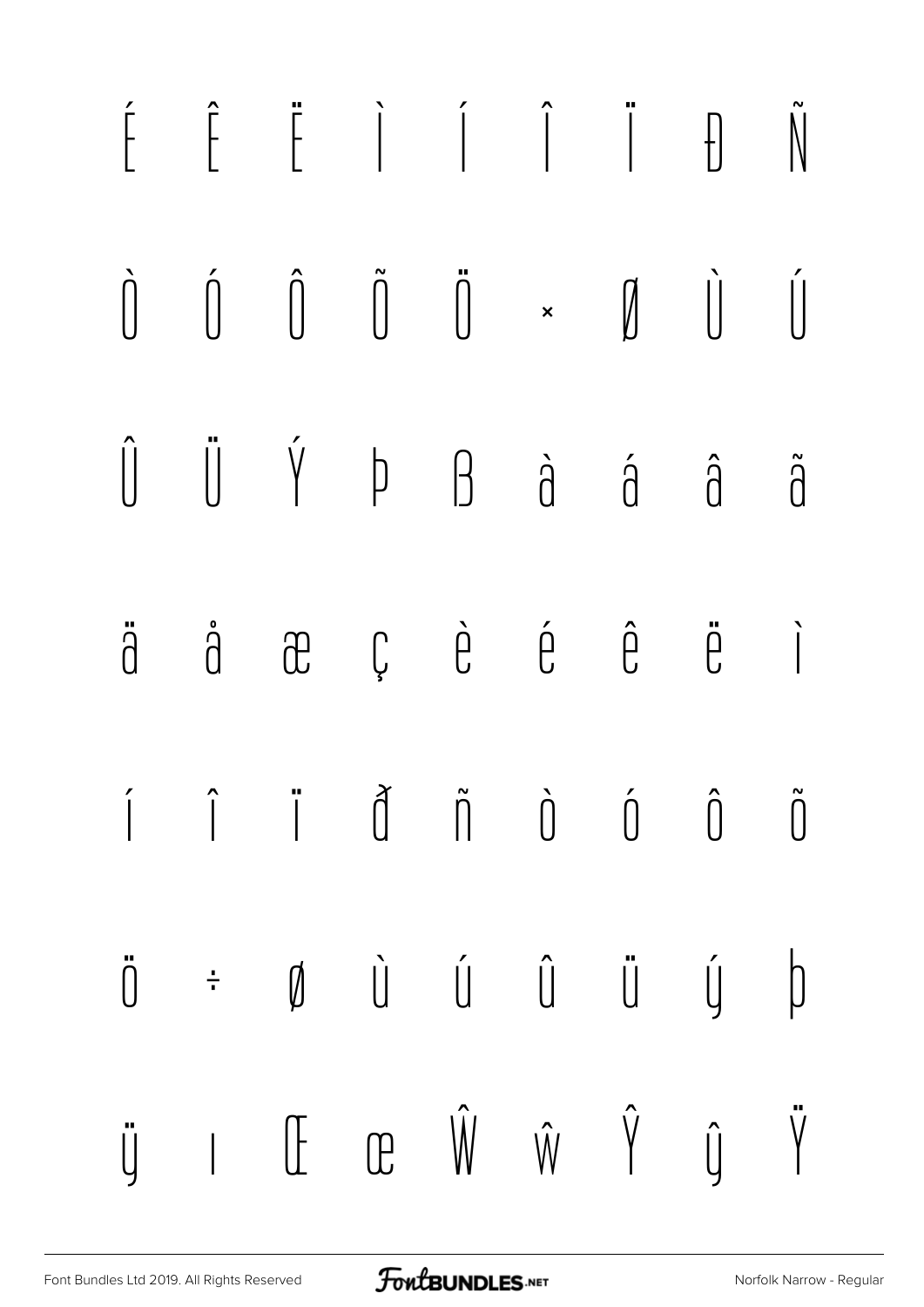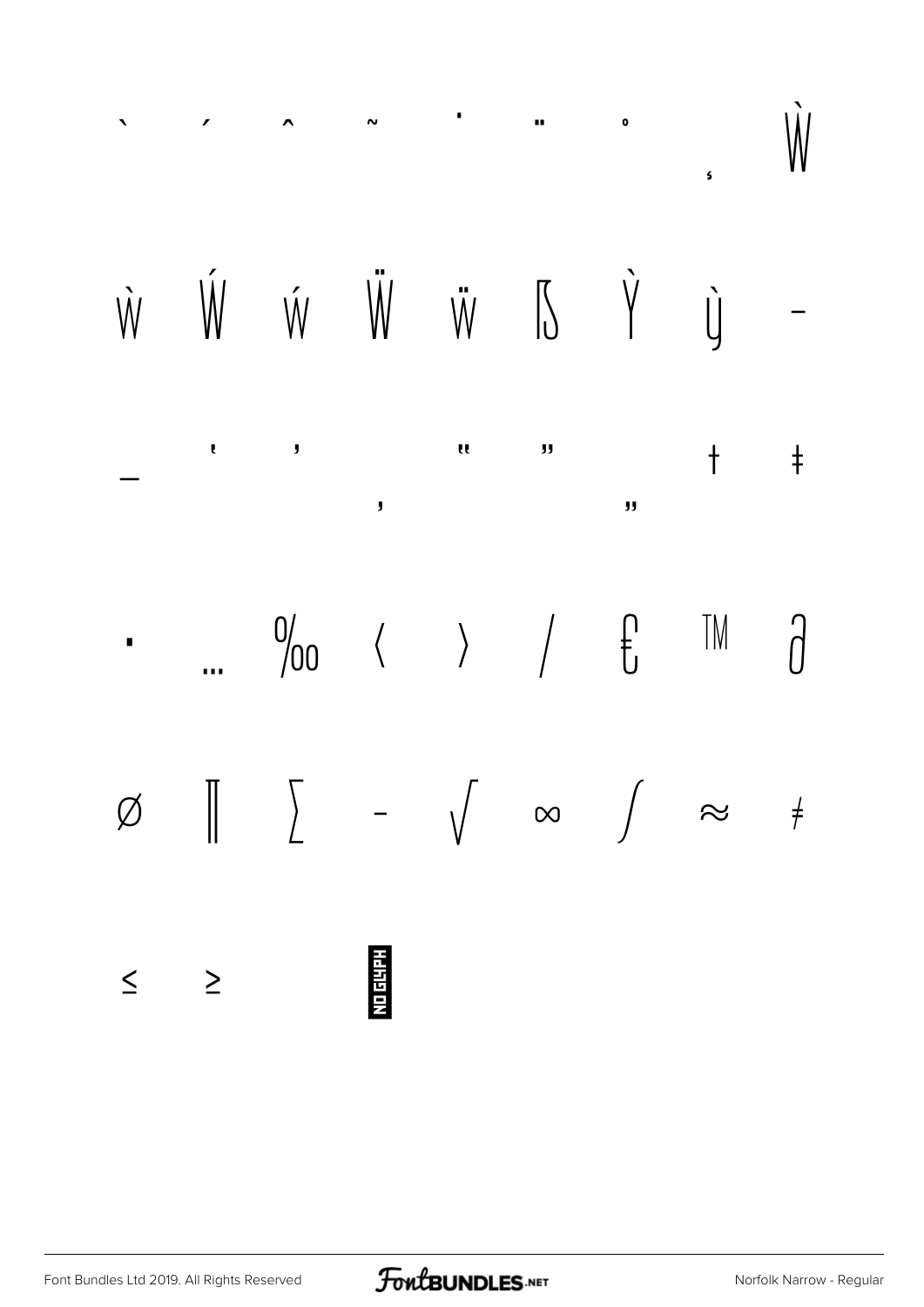#### Norfolk Serif - Regular

**Uppercase Characters** 

## ABCDEFGHIJKLM NOPORSTUVWXYZ

Lowercase Characters

## abedefghijklmnop qrstuvwxyz

**Numbers** 

## 0123456789

**Punctuation and Symbols** 

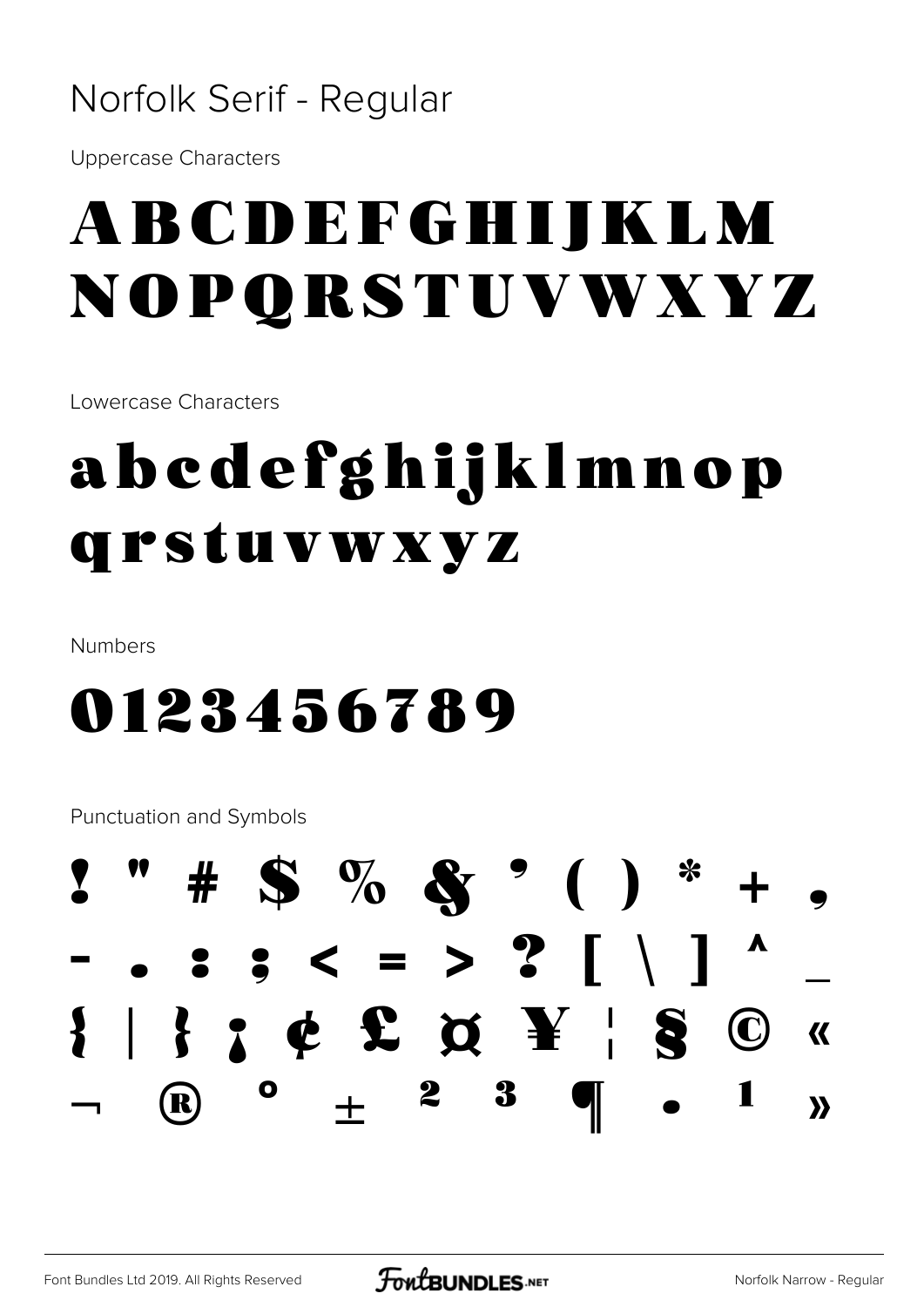All Other Glyphs

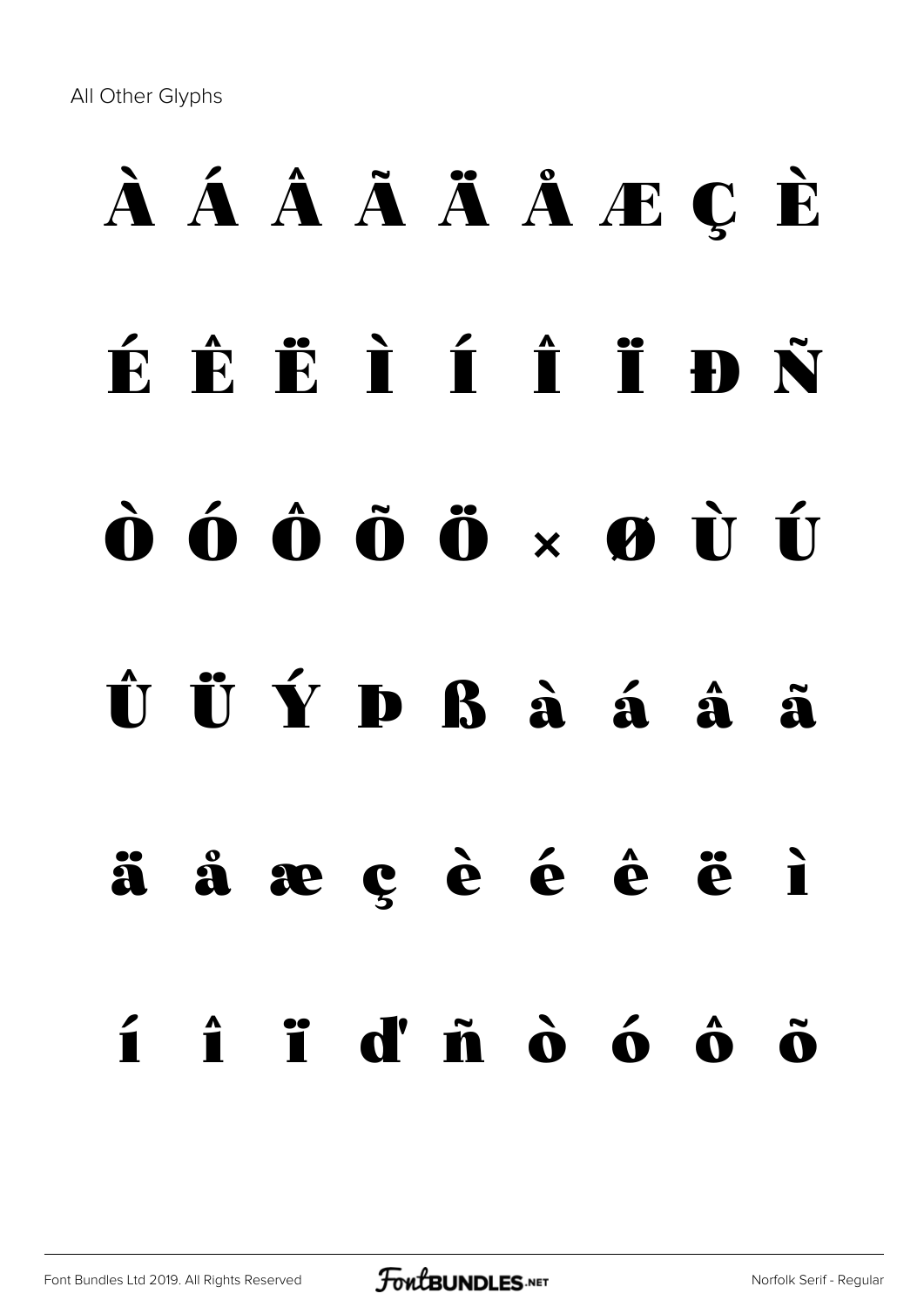